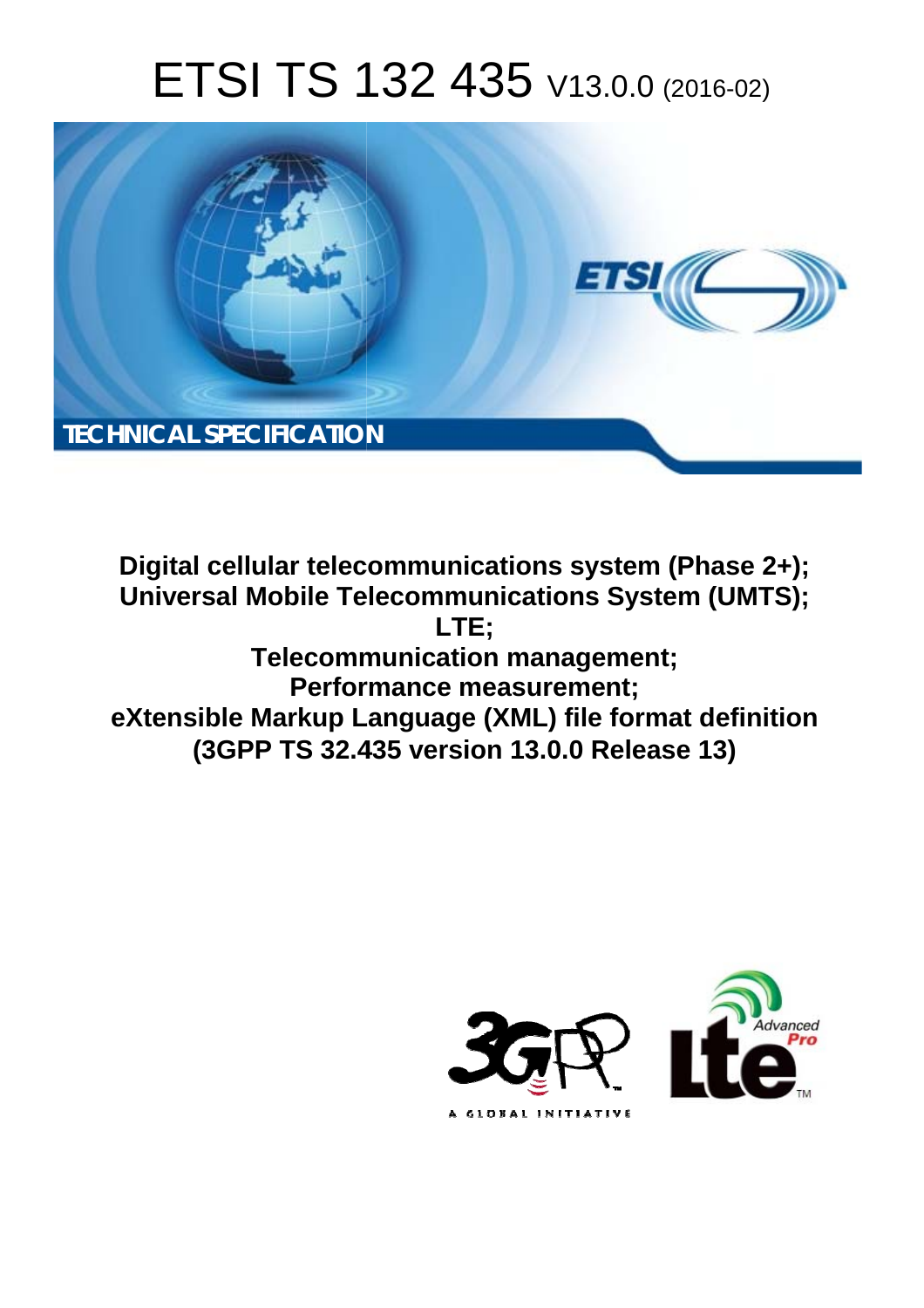Reference RTS/TSGS-0532435vd00

> Keywords GSM,LTE,UMTS

#### *ETSI*

#### 650 Route des Lucioles F-06921 Sophia Antipolis Cedex - FRANCE

Tel.: +33 4 92 94 42 00 Fax: +33 4 93 65 47 16

Siret N° 348 623 562 00017 - NAF 742 C Association à but non lucratif enregistrée à la Sous-Préfecture de Grasse (06) N° 7803/88

#### *Important notice*

The present document can be downloaded from: <http://www.etsi.org/standards-search>

The present document may be made available in electronic versions and/or in print. The content of any electronic and/or print versions of the present document shall not be modified without the prior written authorization of ETSI. In case of any existing or perceived difference in contents between such versions and/or in print, the only prevailing document is the print of the Portable Document Format (PDF) version kept on a specific network drive within ETSI Secretariat.

Users of the present document should be aware that the document may be subject to revision or change of status. Information on the current status of this and other ETSI documents is available at <http://portal.etsi.org/tb/status/status.asp>

If you find errors in the present document, please send your comment to one of the following services: <https://portal.etsi.org/People/CommiteeSupportStaff.aspx>

#### *Copyright Notification*

No part may be reproduced or utilized in any form or by any means, electronic or mechanical, including photocopying and microfilm except as authorized by written permission of ETSI.

The content of the PDF version shall not be modified without the written authorization of ETSI. The copyright and the foregoing restriction extend to reproduction in all media.

> © European Telecommunications Standards Institute 2016. All rights reserved.

**DECT**TM, **PLUGTESTS**TM, **UMTS**TM and the ETSI logo are Trade Marks of ETSI registered for the benefit of its Members. **3GPP**TM and **LTE**™ are Trade Marks of ETSI registered for the benefit of its Members and of the 3GPP Organizational Partners.

**GSM**® and the GSM logo are Trade Marks registered and owned by the GSM Association.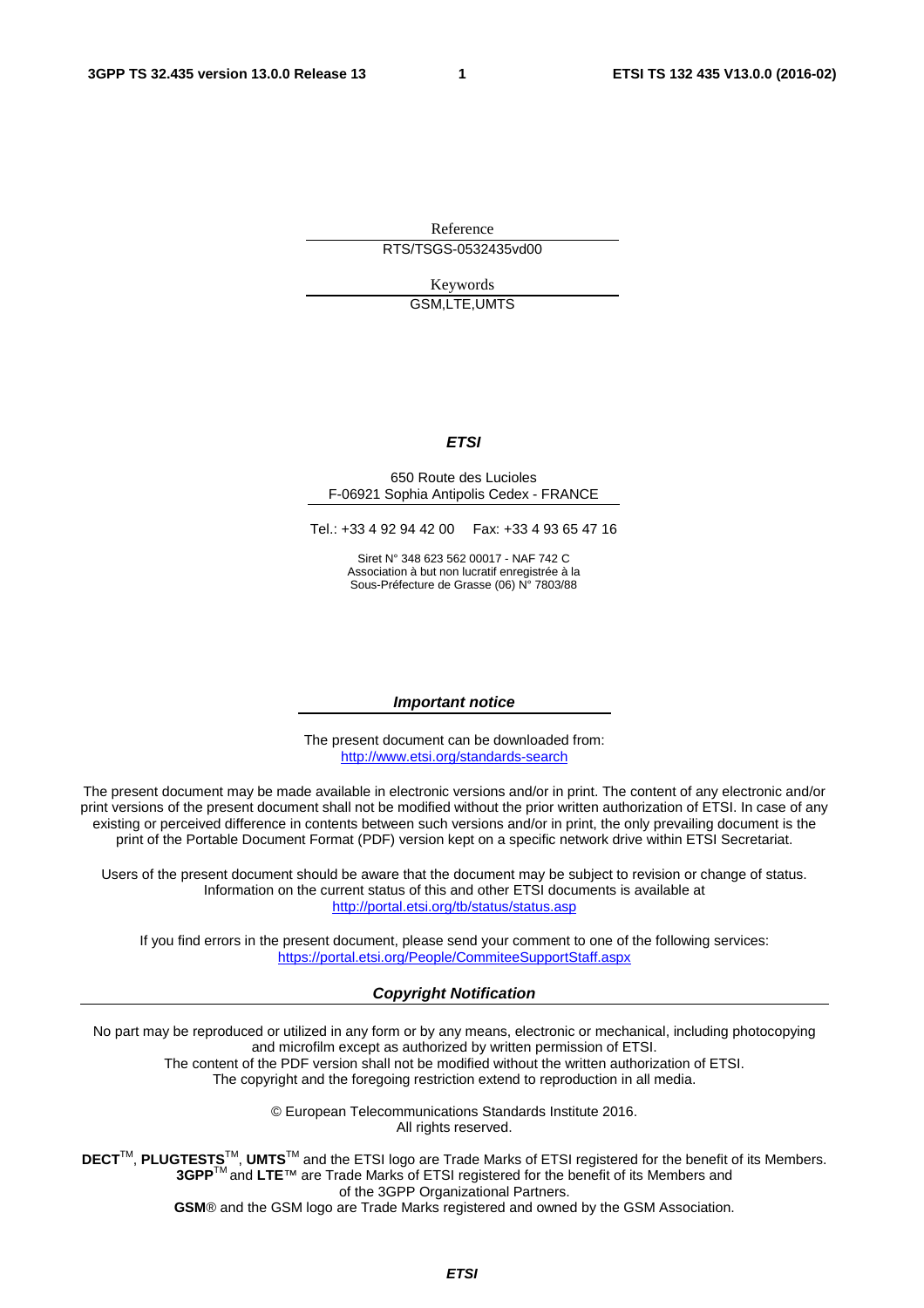#### Intellectual Property Rights

IPRs essential or potentially essential to the present document may have been declared to ETSI. The information pertaining to these essential IPRs, if any, is publicly available for **ETSI members and non-members**, and can be found in ETSI SR 000 314: *"Intellectual Property Rights (IPRs); Essential, or potentially Essential, IPRs notified to ETSI in respect of ETSI standards"*, which is available from the ETSI Secretariat. Latest updates are available on the ETSI Web server ([https://ipr.etsi.org/\)](https://ipr.etsi.org/).

Pursuant to the ETSI IPR Policy, no investigation, including IPR searches, has been carried out by ETSI. No guarantee can be given as to the existence of other IPRs not referenced in ETSI SR 000 314 (or the updates on the ETSI Web server) which are, or may be, or may become, essential to the present document.

#### Foreword

This Technical Specification (TS) has been produced by ETSI 3rd Generation Partnership Project (3GPP).

The present document may refer to technical specifications or reports using their 3GPP identities, UMTS identities or GSM identities. These should be interpreted as being references to the corresponding ETSI deliverables.

The cross reference between GSM, UMTS, 3GPP and ETSI identities can be found under [http://webapp.etsi.org/key/queryform.asp.](http://webapp.etsi.org/key/queryform.asp)

### Modal verbs terminology

In the present document "**shall**", "**shall not**", "**should**", "**should not**", "**may**", "**need not**", "**will**", "**will not**", "**can**" and "**cannot**" are to be interpreted as described in clause 3.2 of the [ETSI Drafting Rules](http://portal.etsi.org/Help/editHelp!/Howtostart/ETSIDraftingRules.aspx) (Verbal forms for the expression of provisions).

"**must**" and "**must not**" are **NOT** allowed in ETSI deliverables except when used in direct citation.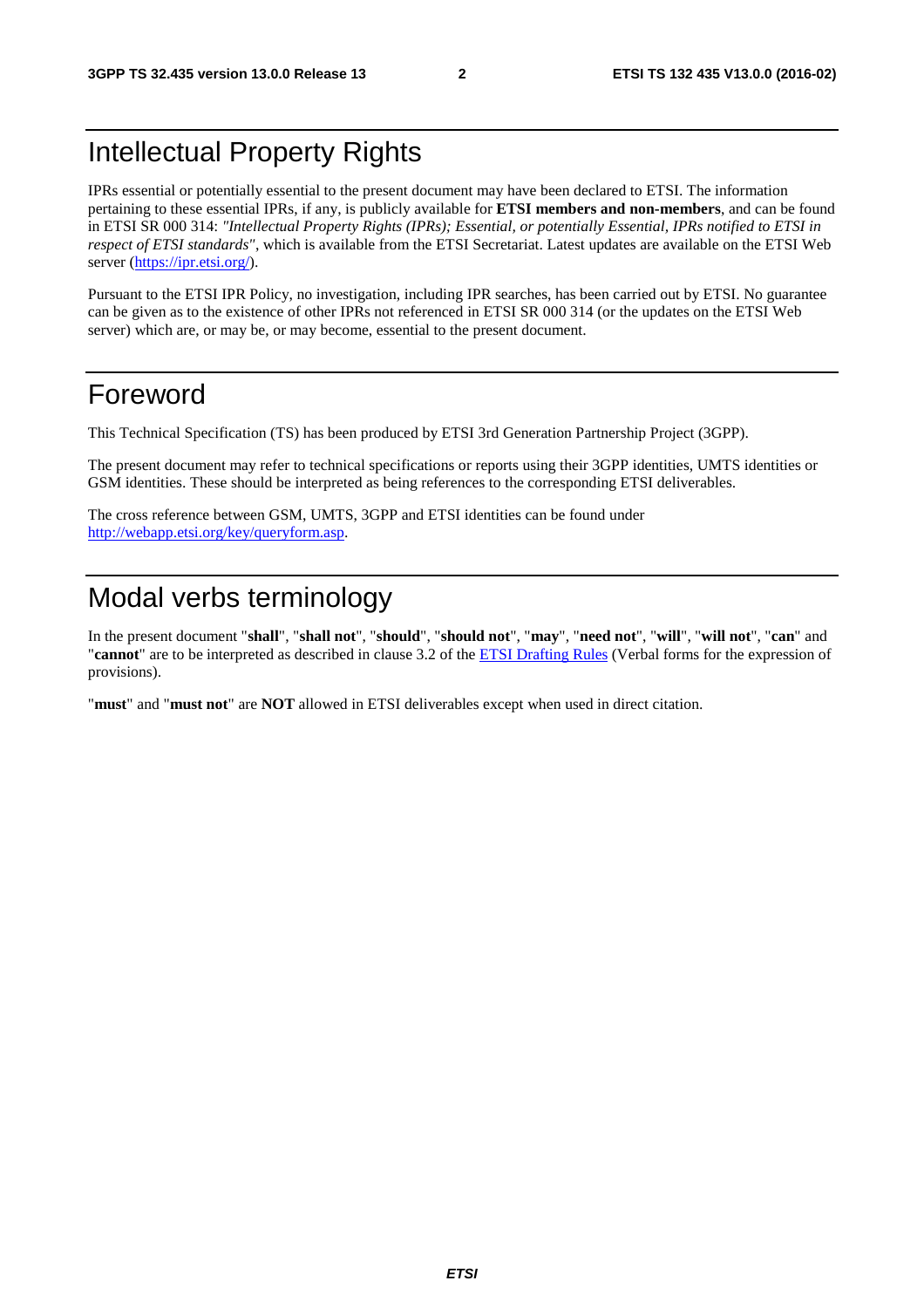$\mathbf{3}$ 

### Contents

| 1                                                       |                                                                                             |  |  |  |  |
|---------------------------------------------------------|---------------------------------------------------------------------------------------------|--|--|--|--|
| $\overline{2}$                                          |                                                                                             |  |  |  |  |
| 3<br>3.1<br>3.2                                         |                                                                                             |  |  |  |  |
| $\overline{4}$<br>4.1<br>4.2<br>4.2.1<br>4.2.2<br>4.2.3 |                                                                                             |  |  |  |  |
|                                                         | <b>Annex A (informative):</b>                                                               |  |  |  |  |
| A.1                                                     | XML schema based XML measurement report file without use of optional positioning attributes |  |  |  |  |
| A.2                                                     | XML schema based XML measurement report file with use of optional positioning attributes on |  |  |  |  |
| A.3                                                     | XML schema based XML measurement report file with use of optional measInfoId attribute14    |  |  |  |  |
|                                                         | <b>Annex B</b> (informative):                                                               |  |  |  |  |
|                                                         | <b>Annex C</b> (informative):                                                               |  |  |  |  |
|                                                         |                                                                                             |  |  |  |  |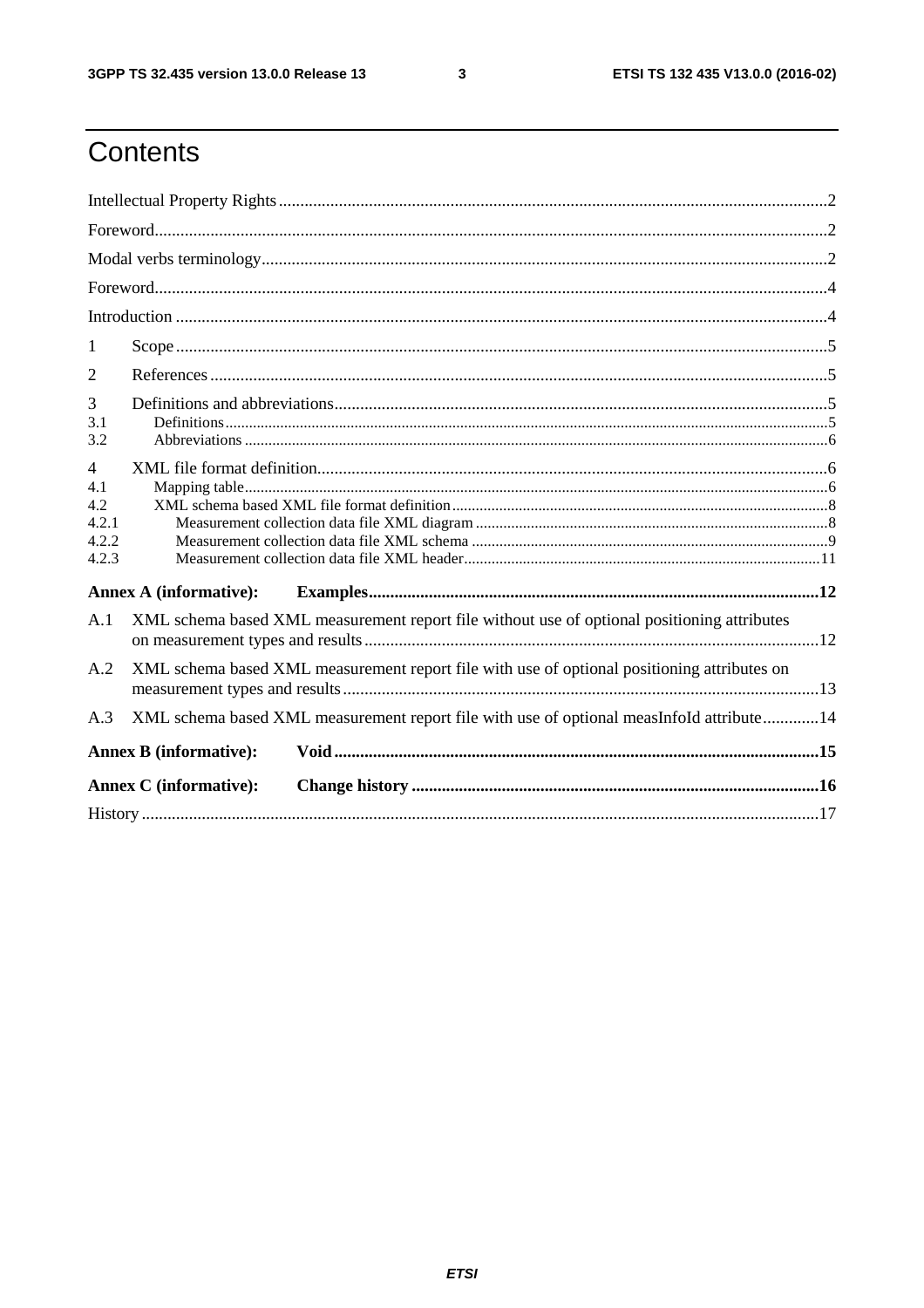#### Foreword

This Technical Specification has been produced by the 3<sup>rd</sup> Generation Partnership Project (3GPP).

The contents of the present document are subject to continuing work within the TSG and may change following formal TSG approval. Should the TSG modify the contents of the present document, it will be re-released by the TSG with an identifying change of release date and an increase in version number as follows:

Version x.y.z

where:

- x the first digit:
	- 1 presented to TSG for information;
	- 2 presented to TSG for approval;
	- 3 or greater indicates TSG approved document under change control.
- y the second digit is incremented for all changes of substance, i.e. technical enhancements, corrections, updates, etc.
- z the third digit is incremented when editorial only changes have been incorporated in the document.

#### Introduction

The present document is part of a TS-family covering the 3<sup>rd</sup> Generation Partnership Project: Technical Specification Group Services and System Aspects; Telecommunication management, as identified below:

| TS 32.432: | "Performance measurement: File format definition":                                  |
|------------|-------------------------------------------------------------------------------------|
| TS 32.435: | "Performance measurement: eXtensible Markup Language (XML) file format definition"; |

TS 32.436: "Performance measurement: Abstract Syntax Notation 1 (ASN.1) file format definition".

The present document is part of a set of specifications, which describe the requirements and information model necessary for the standardised Operation, Administration and Maintenance (OA&M) of a multi-vendor PLMN.

During the lifetime of a PLMN, its logical and physical configuration will undergo changes of varying degrees and frequencies in order to optimise the utilisation of the network resources. These changes will be executed through network configuration management activities and/or network engineering, see 3GPP TS 32.600 [4].

Many of the activities involved in the daily operation and future network planning of a PLMN network require data on which to base decisions. This data refers to the load carried by the network and the grade of service offered. In order to produce this data performance measurements are executed in the NEs, which comprise the network. The data can then be transferred to an external system, e.g. an Operations System (OS) in TMN terminology, for further evaluation. The purpose of the present document and the other related 3GPP TSs listed above is to describe the mechanisms involved in the collection of the data.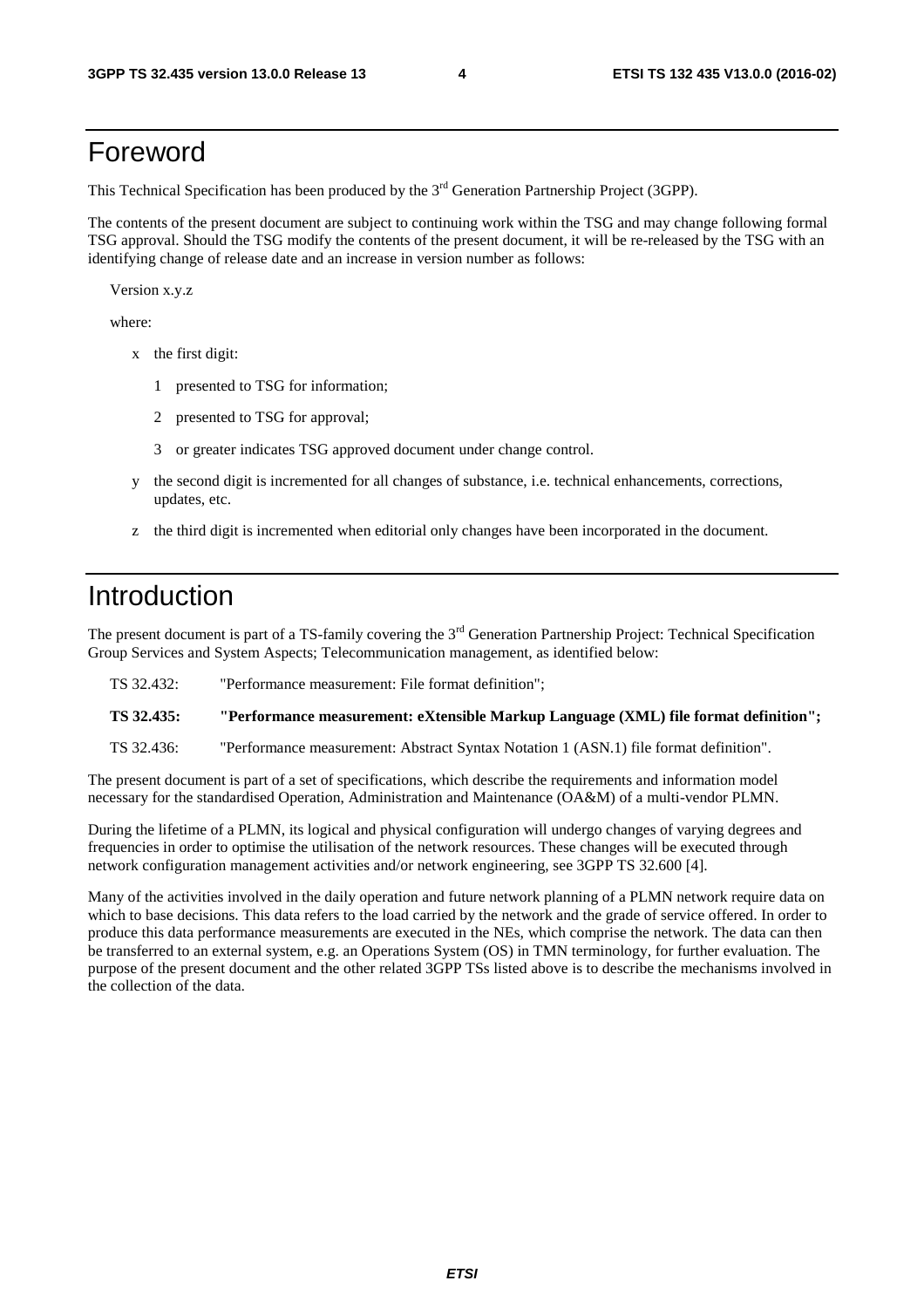#### 1 Scope

The present document describes the XML file format of performance measurement results whose semantics is defined in 3GPP TS 32.432 [5].

This specification is related to 3GPP TS 32.432 V10.2.X.

#### 2 References

The following documents contain provisions which, through reference in this text, constitute provisions of the present document.

- References are either specific (identified by date of publication, edition number, version number, etc.) or non-specific.
- For a specific reference, subsequent revisions do not apply.
- For a non-specific reference, the latest version applies. In the case of a reference to a 3GPP document (including a GSM document), a non-specific reference implicitly refers to the latest version of that document *in the same Release as the present document*.
- [1] 3GPP TS 32.101: "Telecommunication management; Principles and high level requirements".
- [2] 3GPP TS 32.102: "Telecommunication management; Architecture".
- [3] 3GPP TS 32.401: "Telecommunication management; Performance Management (PM); Concept and requirements".
- [4] 3GPP TS 32.600: "Telecommunication management; Configuration Management (CM); Concept and high-level requirements".
- [5] 3GPP TS 32.432: "Telecommunication management; Performance measurement: File format definition ".
- [6] 3GPP TS 32.300: "Telecommunication management; Configuration Management (CM); Name convention for Managed Objects".
- [7] W3C REC-xml-20001006: "Extensible Markup Language (XML) 1.0 (Second Edition)".
- [8] W3C REC-xmlschema-0-20010502: "XML Schema Part 0: Primer".
- [9] W3C REC-xmlschema-1-20010502: "XML Schema Part 1: Structures".
- [10] W3C REC-xmlschema-2-20010502: "XML Schema Part 2: Datatypes".
- [11] W3C REC-xml-names-19990114: "Namespaces in XML".

### 3 Definitions and abbreviations

#### 3.1 Definitions

For the purposes of the present document, the following terms and definitions apply:

**network Element Manager (EM):** provides a package of end-user functions for management of a set of closely related types of Network Elements. These functions can be divided into two main categories: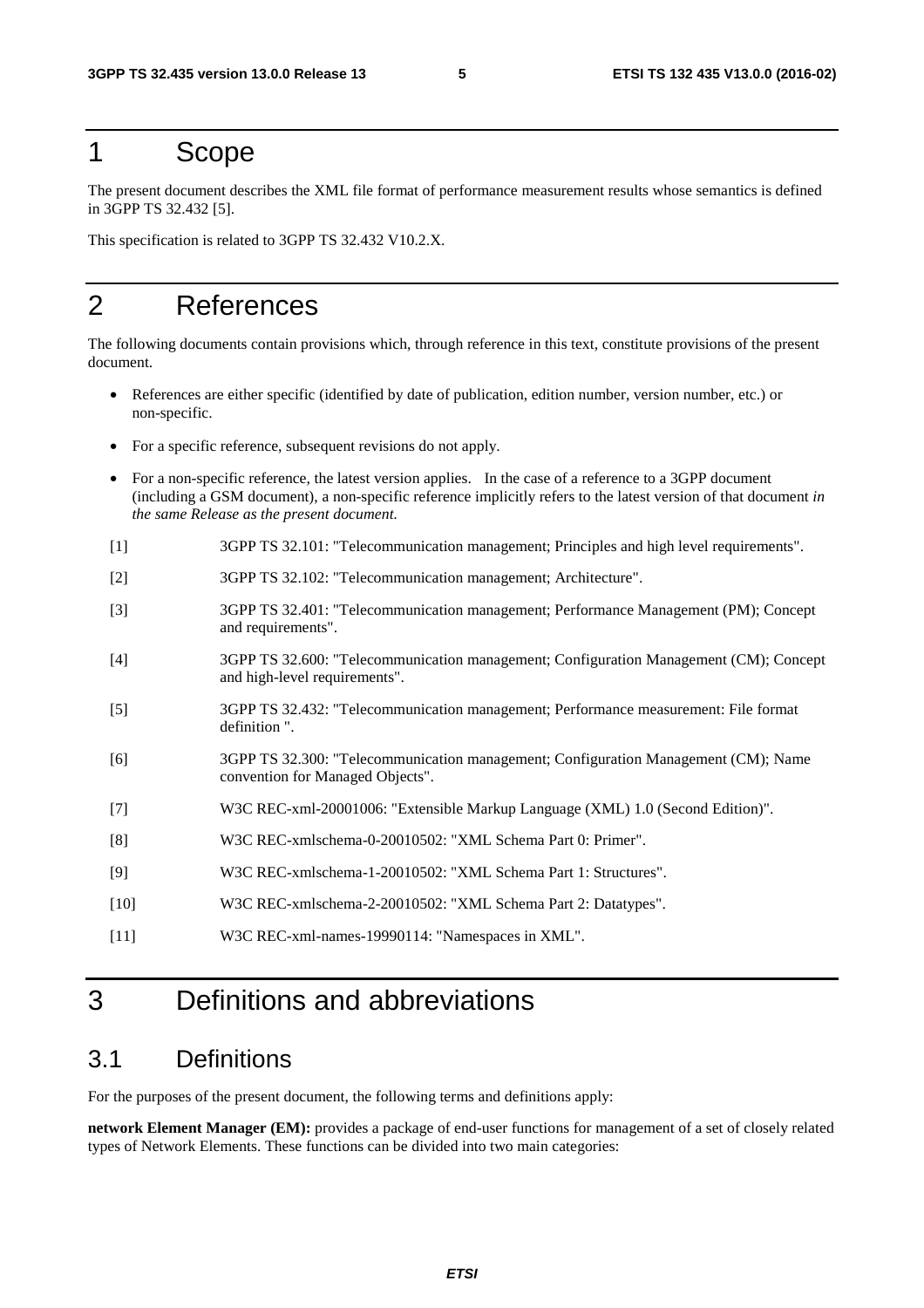- Element Management Functions for management of Network Elements on an individual basis. These are basically the same functions as supported by the corresponding local terminals.
- Sub-Network Management Functions that are related to a network model for a set of Network Elements constituting a clearly defined sub-network, which may include relations between the Network Elements. This model enables additional functions on the sub-network level (typically in the areas of network topology presentation, alarm correlation, service impact analysis and circuit provisioning).

**Network Manager (NM):** provides a package of end-user functions with the responsibility for the management of a network, mainly as supported by the EM(s) but it may also involve direct access to the Network Elements. All communication with the network is based on open and well-standardised interfaces supporting management of multivendor and multi-technology Network Elements.

**Operations System (OS):** generic management system, independent of its location level within the management hierarchy.

#### 3.2 Abbreviations

For the purposes of the present document, the following abbreviations apply:

| 3G          | $3rd$ Generation                        |
|-------------|-----------------------------------------|
| EM          | <b>Element Manager</b>                  |
| <b>GSM</b>  | Global System for Mobile communications |
| <b>IRP</b>  | Integration Reference Point             |
| <b>NE</b>   | Network Element                         |
| <b>NM</b>   | Network Manager                         |
| <b>PLMN</b> | Public Land Mobile Network              |
| <b>PM</b>   | Performance Management                  |
|             |                                         |

#### 4 XML file format definition

This clause describes the format of measurement result files that can be transferred from the network (NEs or EM) to the NM. The XML file format definition is based on XML schema (see [8], [9], [10] and [11]).

The XML file format definitions implement the measurement result structure and parameters defined in clauses 5.2 and 5.3 of 3GPP TS 32.401 [3].

#### 4.1 Mapping table

Table 4.1 maps the file content items in the 3GPP TS 32.432([5]) document to those used in the XML schema based file format definitions. XML tag attributes are useful where data values bind tightly to its parent element. They have been used where appropriate.

| <b>File Content Item</b> | <b>XML</b> schema<br>based XML tag | <b>Description</b>                                                          |
|--------------------------|------------------------------------|-----------------------------------------------------------------------------|
|                          |                                    |                                                                             |
| ImeasDataCollection      | measCollecFile                     |                                                                             |
| ImeasFileHeader          | fileHeader                         |                                                                             |
| <b>ImeasData</b>         | measData                           |                                                                             |
| <b>ImeasFileFooter</b>   | <b>IfileFooter</b>                 |                                                                             |
| IfileFormatVersion       | lfileHeader                        |                                                                             |
|                          | lfileFormatVersion                 |                                                                             |
| <b>IsenderName</b>       | fileHeader                         | For the XML schema based XML format, the DN is split into the DN prefix and |
|                          | dnPrefix                           | the Local DN (LDN) (see 3GPP TS 32.300 [6]). XML attribute specification    |
|                          | and                                | "dnPrefix" may be absent in case the DN prefix is not configured in the     |
|                          | lfileSender                        | sender. XML attribute specification "localDn" may be absent in case the LDN |
|                          | localDn                            | is not configured in the sender.                                            |
| senderType               | lfileSender                        | For the XML schema based XML format, XML attribute specification            |
|                          | elementType                        | "elementType" may be absent in case the "senderType" is not configured in   |
|                          |                                    | the sender.                                                                 |

#### **Table 4.1 Mapping of File Content Items to XML tags**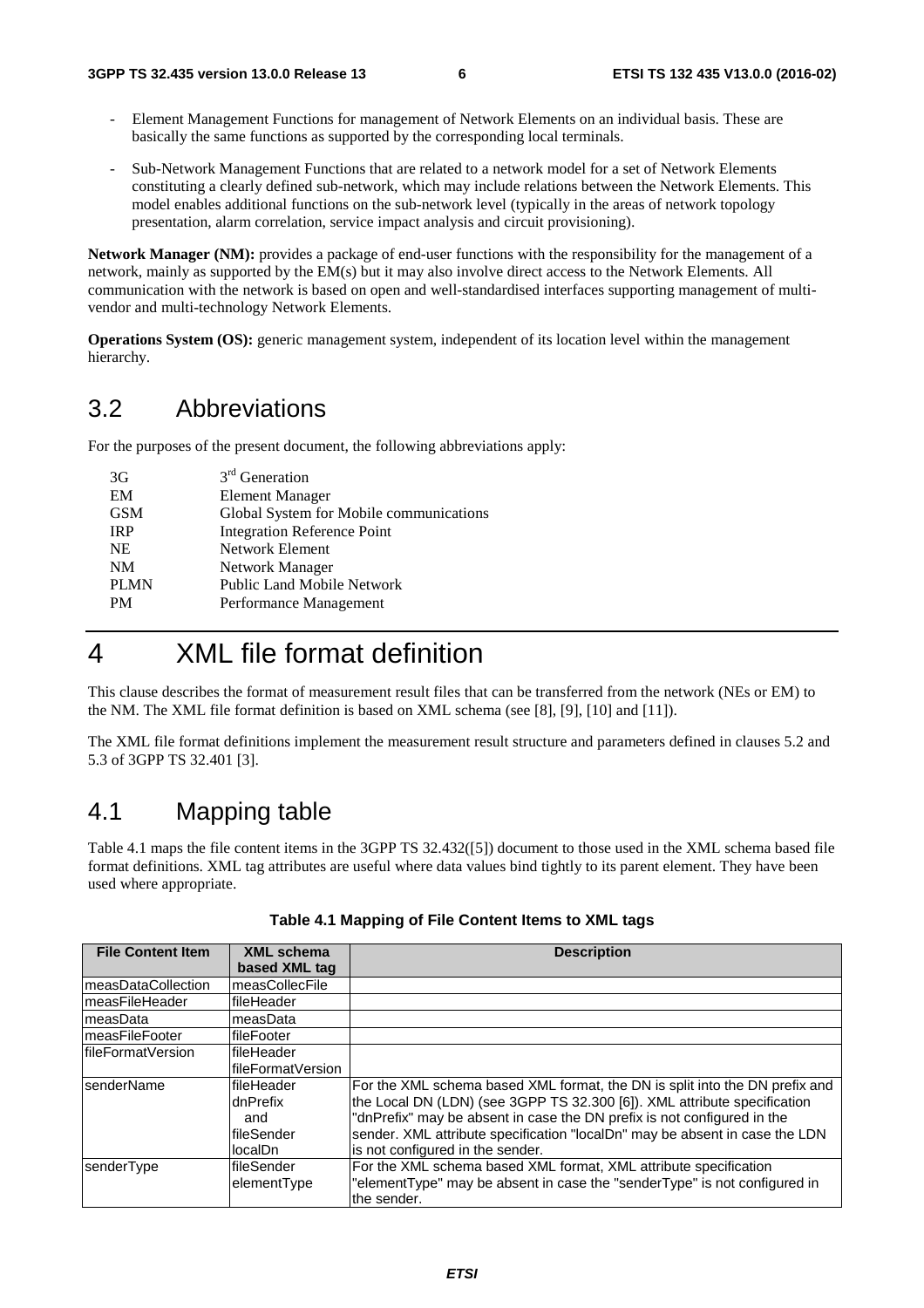| <b>File Content Item</b>                           | <b>XML schema</b><br>based XML tag                         | <b>Description</b>                                                                                                                                                                                                                                                                                                                                                                                                                |
|----------------------------------------------------|------------------------------------------------------------|-----------------------------------------------------------------------------------------------------------------------------------------------------------------------------------------------------------------------------------------------------------------------------------------------------------------------------------------------------------------------------------------------------------------------------------|
| vendorName                                         | fileHeader<br>vendorName                                   | For the XML schema based XML format, XML attribute specification<br>"vendorName" may be absent in case the "vendorName" is not configured in<br>the sender.                                                                                                                                                                                                                                                                       |
| collectionBeginTime                                | measCollec<br>beginTime                                    |                                                                                                                                                                                                                                                                                                                                                                                                                                   |
| neld                                               | managedElement                                             |                                                                                                                                                                                                                                                                                                                                                                                                                                   |
| neUserName                                         | managedElement<br>userLabel                                | For the XML schema based XML format, XML attribute specification<br>"userLabel" may be absent in case the "nEUserName" is not configured in the<br>CM applications.                                                                                                                                                                                                                                                               |
| neDistinguishedName                                | fileHeader<br>dnPrefix<br>and<br>managedElement<br>localDn | For the XML schema based XML format, the DN is split into the DN prefix and<br>the Local DN (LDN) (see 3GPP TS 32.300 [6]). XML attribute specification<br>"localDn" may be absent in case the LDN is not configured in the CM<br>applications.                                                                                                                                                                                   |
| neSoftwareVersion                                  | managedElement<br>swVersion                                | For the XML schema based XML format, XML attribute specification<br>"swVersion" may be absent in case the "nESoftwareVersion" is not<br>configured in the CM applications.                                                                                                                                                                                                                                                        |
| measinfo                                           | measInfo                                                   |                                                                                                                                                                                                                                                                                                                                                                                                                                   |
| measInfold                                         | measInfold                                                 |                                                                                                                                                                                                                                                                                                                                                                                                                                   |
| measTimeStamp                                      | granPeriod<br>endTime                                      |                                                                                                                                                                                                                                                                                                                                                                                                                                   |
| jobld                                              | job jobld                                                  |                                                                                                                                                                                                                                                                                                                                                                                                                                   |
| granularityPeriod                                  | granPeriod<br>duration                                     | For the XML schema based XML format, the value of XML attribute<br>specification "duration" shall use the truncated representation "PTnS" (see<br>$[10]$ .                                                                                                                                                                                                                                                                        |
| reportingPeriod                                    | repPeriod<br>duration                                      | For the XML schema based XML format, the value of XML attribute<br>specification "duration" shall use the truncated representation "PTnS" (see<br>$[10]$ ).                                                                                                                                                                                                                                                                       |
| measTypes                                          | measTypes<br>or<br>measType                                | For the XML schema based XML format, depending on sender's choice for<br>optional positioning presence, either XML element "measTypes" or XML<br>elements "measType" will be used.                                                                                                                                                                                                                                                |
| measValues                                         | measValue                                                  |                                                                                                                                                                                                                                                                                                                                                                                                                                   |
| measObjInstId                                      | measValue<br>measObjLdn                                    |                                                                                                                                                                                                                                                                                                                                                                                                                                   |
| measResults                                        | measResults<br>or<br>r                                     | For the XML schema based XML format, depending on sender's choice for<br>optional positioning presence, either XML element "measResults" or XML<br>elements "r" will be used.                                                                                                                                                                                                                                                     |
| suspectFlag                                        | suspect                                                    |                                                                                                                                                                                                                                                                                                                                                                                                                                   |
| timeStamp                                          | measCollec<br>endTime                                      |                                                                                                                                                                                                                                                                                                                                                                                                                                   |
| There is no<br>corresponding File<br>Content Item. | measType p                                                 | An optional positioning XML attribute specification of XML element<br>"measType" (XML schema based), used to identify a measurement type for<br>the purpose of correlation to a result. The value of this XML attribute<br>specification is expected to be a non-zero, non-negative integer value that is<br>unique for each instance of XML element "measType" that is contained within<br>the measurement data collection file. |
| There is no<br>corresponding File<br>Content Item. | r p                                                        | An optional positioning XML attribute specification of XML element "r", used<br>to correlate a result to a measurement type. The value of this XML attribute<br>specification should match the value of XML attribute specification "p" of the<br>corresponding XML element "measType" (XML schema based).                                                                                                                        |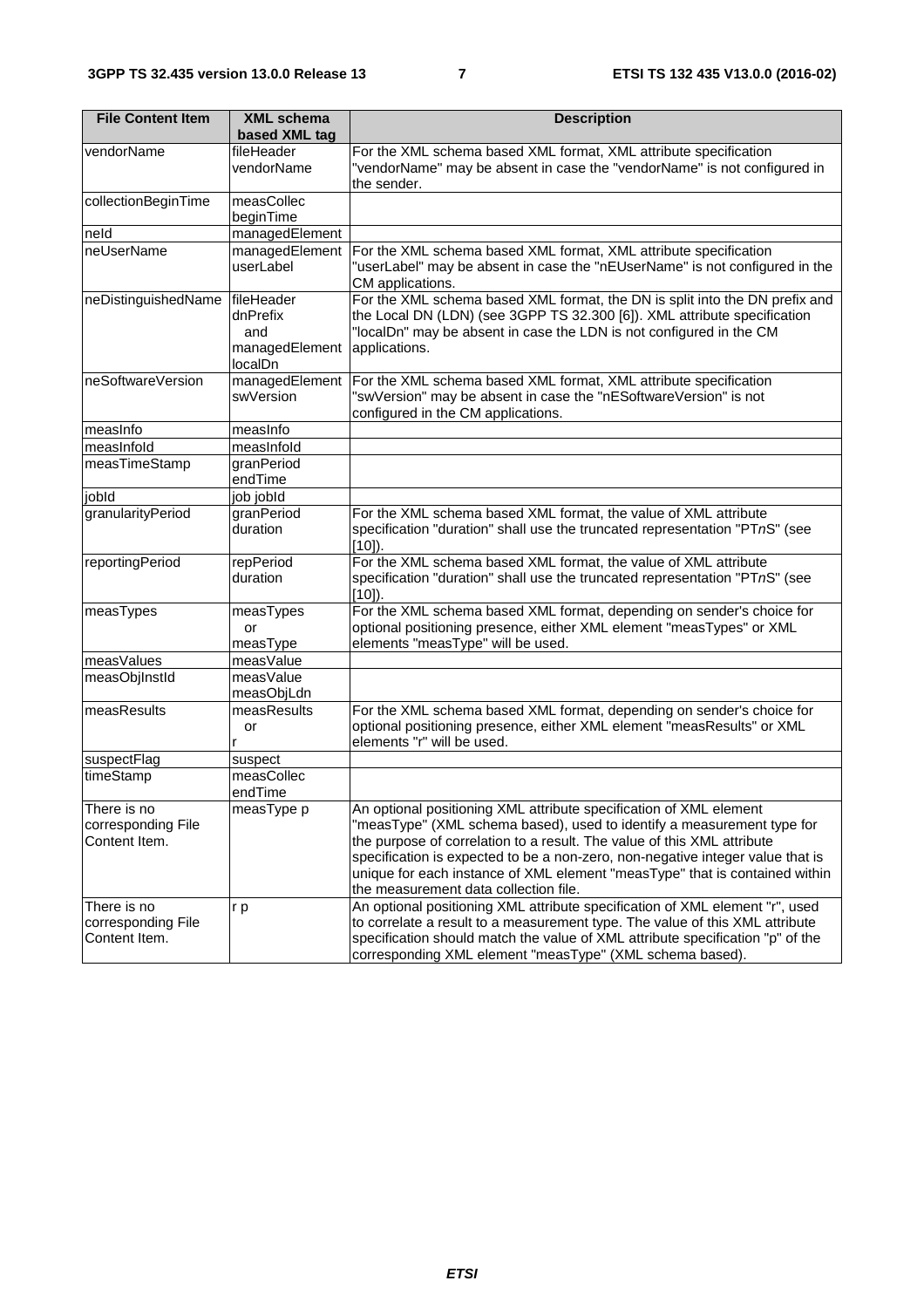#### 4.2 XML schema based XML file format definition

#### 4.2.1 Measurement collection data file XML diagram

Figure 4.1 describes the XML element structure of the measurement collection data file.



**Figure 4.1: XML diagram of the measurement collection data file**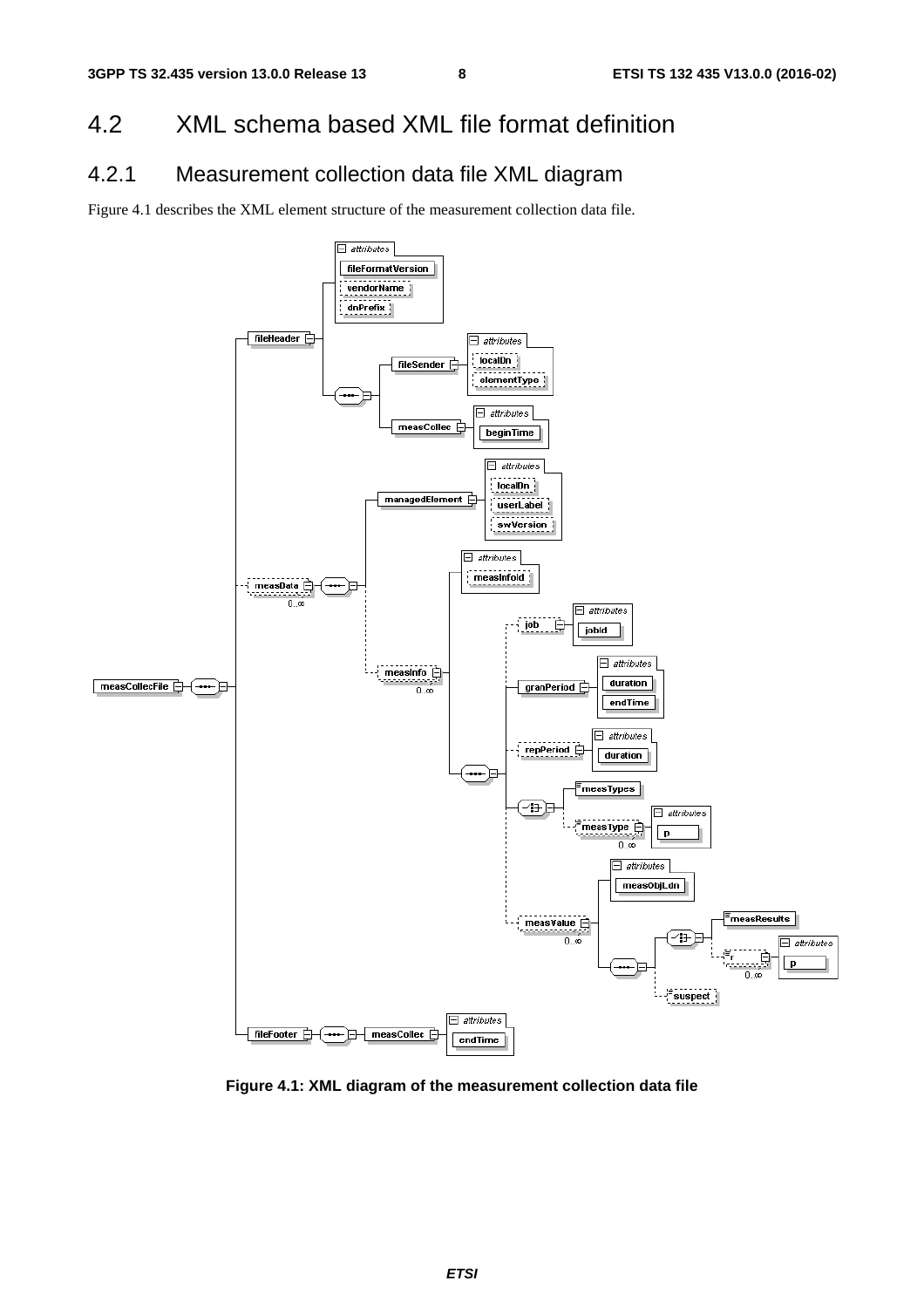<?xml version="1.0" encoding="UTF-8"?>

#### 4.2.2 Measurement collection data file XML schema

The following XML schema measCollec.xsd is the schema for measurement collection data XML files:

```
< ! - - 3GPP TS 32.435 Performance Measurement XML file format definition 
  data file XML schema 
  measCollec.xsd 
--&><schema 
  targetNamespace= 
"http://www.3gpp.org/ftp/specs/archive/32_series/32.435#measCollec" 
 elementFormDefault="qualified"
  xmlns="http://www.w3.org/2001/XMLSchema" 
  xmlns:mc= 
"http://www.3gpp.org/ftp/specs/archive/32_series/32.435#measCollec" 
> 
  <!-- Measurement collection data file root XML element --> 
   <element name="measCollecFile"> 
     <complexType> 
       <sequence> 
         <element name="fileHeader"> 
           <complexType> 
             <sequence> 
               <element name="fileSender"> 
                 <complexType> 
                   <attribute name="localDn" type="string" use="optional"/> 
                   <attribute name="elementType" type="string" use="optional"/> 
                 </complexType> 
               </element> 
               <element name="measCollec"> 
                 <complexType> 
                   <attribute name="beginTime" type="dateTime" use="required"/> 
                 </complexType> 
               </element> 
             </sequence> 
             <attribute name="fileFormatVersion" type="string" use="required"/> 
             <attribute name="vendorName" type="string" use="optional"/> 
             <attribute name="dnPrefix" type="string" use="optional"/> 
           </complexType> 
         </element> 
         <element name="measData" minOccurs="0" maxOccurs="unbounded"> 
           <complexType> 
             <sequence> 
               <element name="managedElement"> 
                 <complexType> 
                   <attribute name="localDn" type="string" use="optional"/> 
 <attribute name="userLabel" type="string" use="optional"/> 
 <attribute name="swVersion" type="string" use="optional"/> 
                 </complexType> 
               </element> 
               <element name="measInfo" minOccurs="0" maxOccurs="unbounded"> 
                 <complexType> 
                   <sequence> 
                     <element name="job" minOccurs="0"> 
                       <complexType> 
                         <attribute name="jobId" type="string" use="required"/> 
                        </complexType> 
                     </element> 
                     <element name="granPeriod"> 
                        <complexType> 
                         <attribute 
                           name="duration" 
                           type="duration" 
                           use="required" 
 /> 
                          <attribute 
                           name="endTime" 
                            type="dateTime" 
                           use="required" 
 /> 
                        </complexType>
```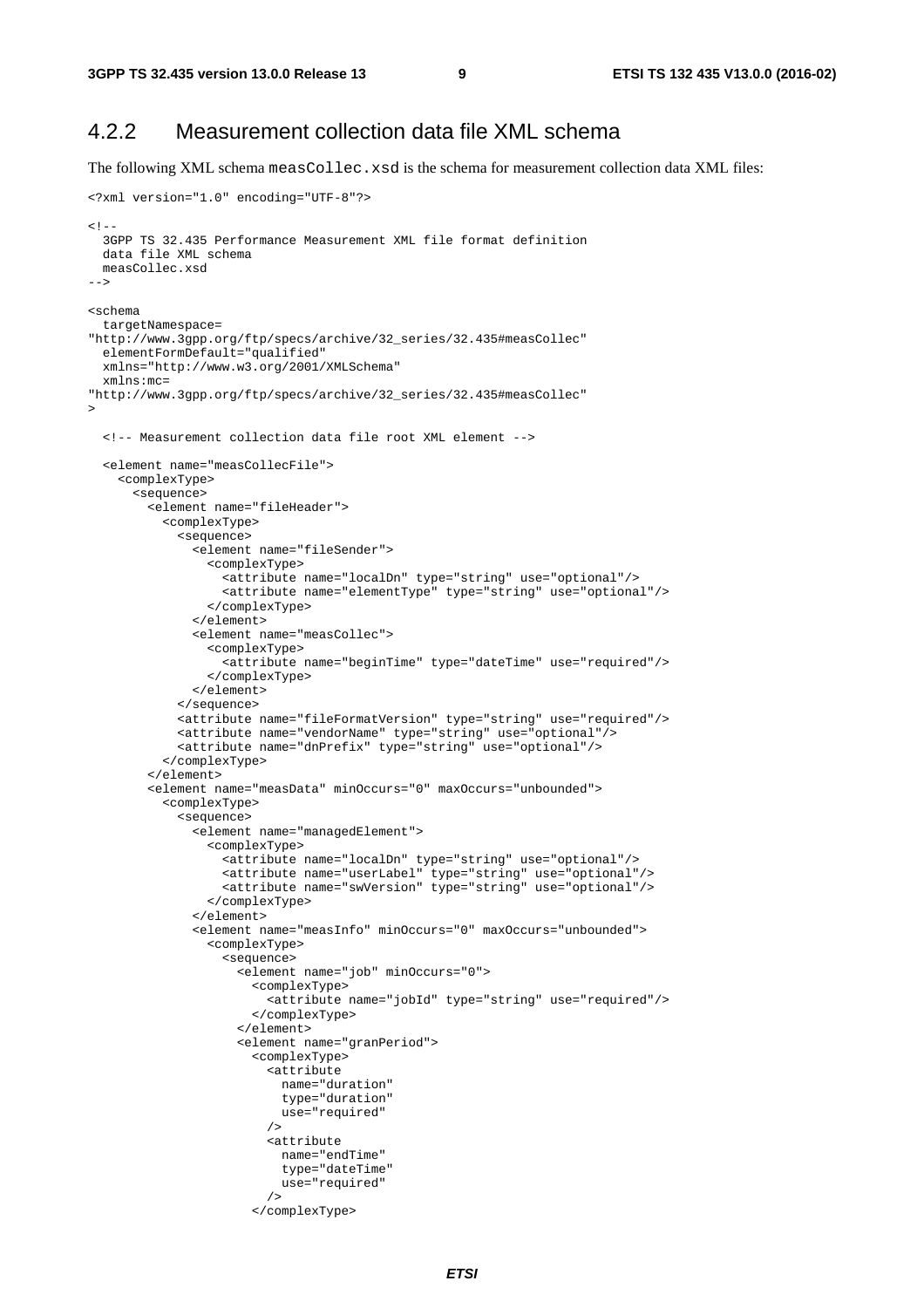```
 </element> 
                     <element name="repPeriod" minOccurs="0"> 
                       <complexType> 
                         <attribute name="duration" 
                                     type="duration" use="required"/> 
                       </complexType> 
                     </element> 
                     <choice> 
                       <element name="measTypes"> 
                         <simpleType> 
                           <list itemType="Name"/> 
                         </simpleType> 
                       </element> 
                       <element name="measType" 
                                minOccurs="0" maxOccurs="unbounded"> 
                         <complexType> 
                            <simpleContent> 
                              <extension base="Name"> 
                                <attribute name="p" 
                                            type="positiveInteger" use="required"/> 
                              </extension> 
                           </simpleContent> 
                         </complexType> 
                       </element> 
                     </choice> 
                     <element name="measValue" 
                              minOccurs="0" maxOccurs="unbounded"> 
                       <complexType> 
                         <sequence> 
                           <choice> 
                              <element name="measResults"> 
                                <simpleType> 
                                   <list itemType="mc:measResultType"/> 
                                </simpleType> 
                             \epsilon/element>
                              <element name="r" 
                                       minOccurs="0" maxOccurs="unbounded"> 
                                <complexType> 
                                  <simpleContent> 
                                    <extension base="mc:measResultType"> 
                                       <attribute name="p" type="positiveInteger" 
                                                                      use="required"/> 
                                    </extension> 
                                  </simpleContent> 
                                </complexType> 
                              </element> 
                            </choice> 
                            <element name="suspect" type="boolean" minOccurs="0"/> 
                         </sequence> 
                         <attribute name="measObjLdn" 
                                     type="string" use="required"/> 
                       </complexType> 
                     </element> 
                   </sequence> 
                   <attribute name="measInfoId" type="string" use="optional"/> 
                </complexType> 
             \epsilon/element>
            </sequence> 
          </complexType> 
       </element> 
       <element name="fileFooter"> 
         <complexType> 
           <sequence> 
              <element name="measCollec"> 
                <complexType> 
                   <attribute name="endTime" type="dateTime" use="required"/> 
                </complexType> 
              </element> 
            </sequence> 
         </complexType> 
       </element> 
     </sequence> 
   </complexType> 
 </element> 
 <simpleType name="measResultType"> 
   <union memberTypes="float"> 
     <simpleType>
```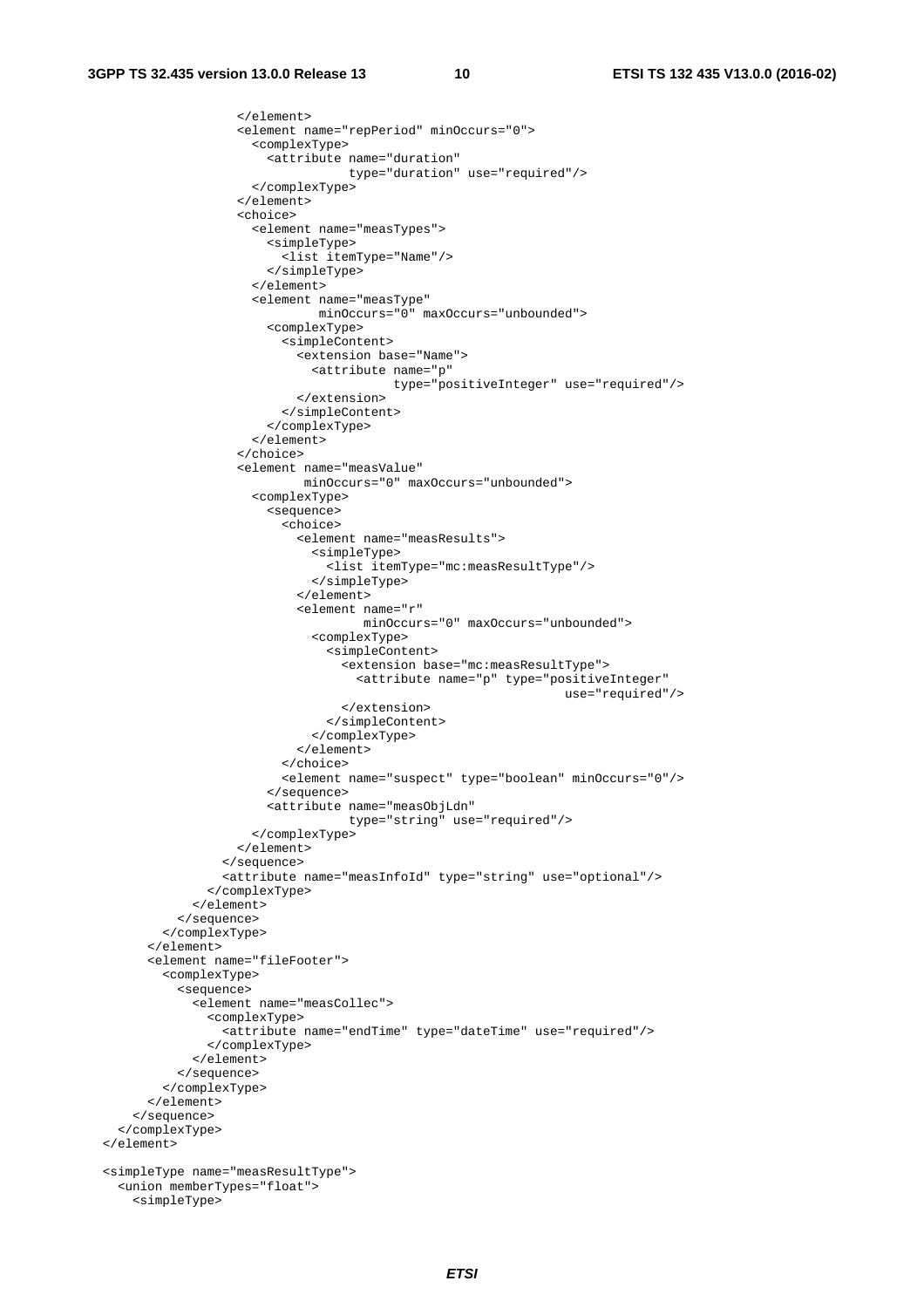```
 <restriction base="string"> 
         <enumeration value="NIL"/> 
       </restriction> 
     </simpleType> 
   </union> 
 </simpleType>
```
</schema>

#### 4.2.3 Measurement collection data file XML header

The following header shall be used in actual XML measurement result files (cf. Annex A for examples):

```
<?xml version="1.0" encoding="UTF-8"?> 
<?xml-stylesheet type="text/xsl" href="MeasDataCollection.xsl"?> 
<measCollecFile 
  xmlns= 
"http://www.3gpp.org/ftp/specs/archive/32_series/32.435#measCollec" 
>
```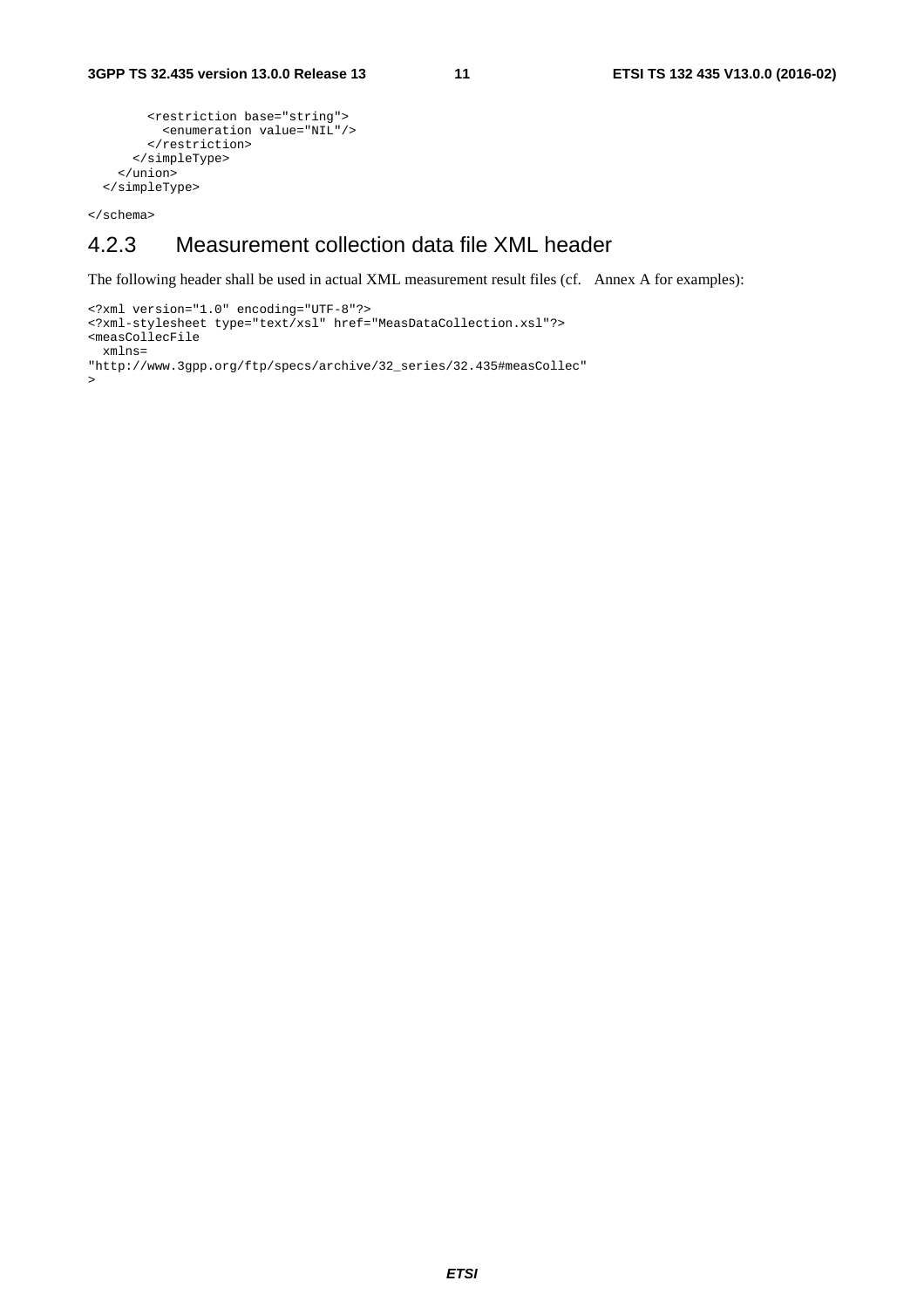### Annex A (informative): **Examples**

### A.1 XML schema based XML measurement report file without use of optional positioning attributes on measurement types and results

```
<?xml version="1.0" encoding="UTF-8"?> 
<?xml-stylesheet type="text/xsl" href="MeasDataCollection.xsl"?> 
<measCollecFile xmlns="http://www.3gpp.org/ftp/specs/archive/32_series/32.435#measCollec" 
xmlns:xsi="http://www.w3.org/2001/XMLSchema-instance" 
xsi:schemaLocation="http://www.3gpp.org/ftp/specs/archive/32_series/32.435#measCollec 
http://www.3gpp.org/ftp/specs/archive/32_series/32.435#measCollec"> 
     <fileHeader fileFormatVersion="32.435 V7.0" vendorName="Company NN" 
dnPrefix="DC=a1.companyNN.com,SubNetwork=1,IRPAgent=1"> 
         <fileSender localDn="SubNetwork=CountryNN,MeContext=MEC-Gbg-1,ManagedElement=RNC-Gbg-1" 
elementType="RNC"/> 
         <measCollec beginTime="2000-03-01T14:00:00+02:00"/> 
     </fileHeader> 
     <measData> 
         <managedElement localDn="SubNetwork=CountryNN,MeContext=MEC-Gbg-1,ManagedElement=RNC-Gbg-1" 
userLabel="RNC Telecomville"/> 
         <measInfo> 
             <job jobId="1231"/> 
             <granPeriod duration="PT900S" endTime="2000-03-01T14:14:30+02:00"/> 
             <repPeriod duration="PT1800S"/> 
             <measTypes>attTCHSeizures succTCHSeizures attImmediateAssignProcs 
         succImmediateAssignProcs</measTypes> 
             <measValue measObjLdn="RncFunction=RF-1,UtranCell=Gbg-997"> 
                  <measResults>234 345 567 789</measResults> 
             </measValue> 
              <measValue measObjLdn="RncFunction=RF-1,UtranCell=Gbg-998"> 
                  <measResults>890 901 123 234</measResults> 
             </measValue> 
             <measValue measObjLdn="RncFunction=RF-1,UtranCell=Gbg-999"> 
                  <measResults>456 567 678 789</measResults> 
                  <suspect>true</suspect> 
             </measValue> 
         </measInfo> 
     </measData> 
     <fileFooter> 
         <measCollec endTime="2000-03-01T14:15:00+02:00"/> 
     </fileFooter> 
</measCollecFile>
```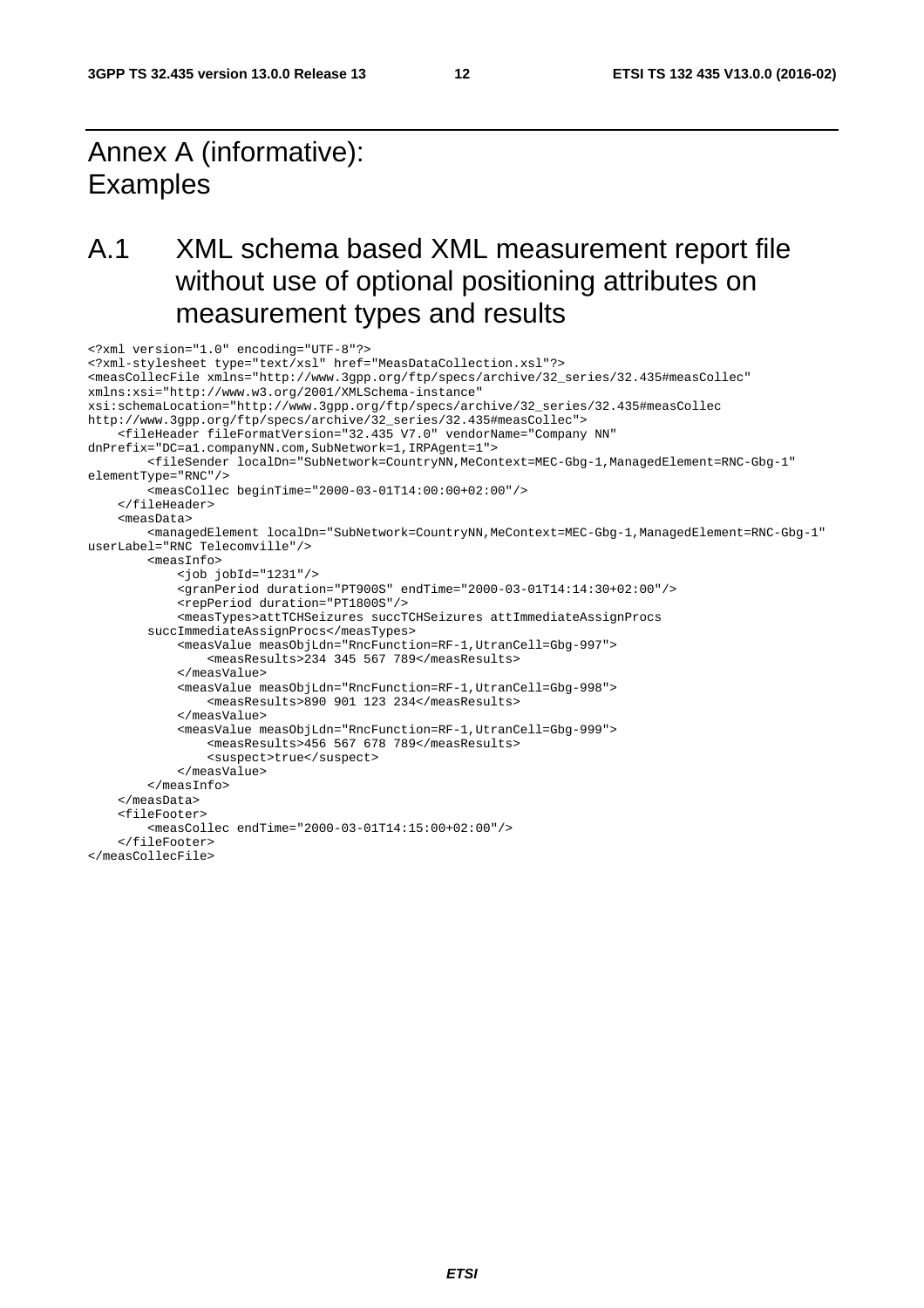### A.2 XML schema based XML measurement report file with use of optional positioning attributes on measurement types and results

```
<?xml version="1.0" encoding="UTF-8"?> 
<?xml-stylesheet type="text/xsl" href="MeasDataCollection.xsl"?> 
<measCollecFile xmlns="http://www.3gpp.org/ftp/specs/archive/32_series/32.435#measCollec" 
xmlns:xsi="http://www.w3.org/2001/XMLSchema-instance" 
xsi:schemaLocation="http://www.3gpp.org/ftp/specs/archive/32_series/32.435#measCollec 
http://www.3gpp.org/ftp/specs/archive/32_series/32.435#measCollec"> 
     <fileHeader fileFormatVersion="32.435 V7.0" vendorName="Company NN" 
dnPrefix="DC=a1.companyNN.com,SubNetwork=1,IRPAgent=1"> 
          <fileSender localDn="SubNetwork=CountryNN,MeContext=MEC-Gbg-1,ManagedElement=RNC-Gbg-1" 
elementType="RNC"/> 
          <measCollec beginTime="2000-03-01T14:00:00+02:00"/> 
     </fileHeader> 
     <measData> 
        <managedElement localDn="SubNetwork=CountryNN,MeContext=MEC-Gbg-1,ManagedElement=RNC-Gbg-1"
userLabel="RNC Telecomville"/> 
         <measInfo> 
              <job jobId="1231"/> 
              <granPeriod duration="PT900S" endTime="2000-03-01T14:14:30+02:00"/> 
              <repPeriod duration="PT1800S"/> 
              <measType p="1">attTCHSeizures</measType> 
              <measType p="2">succTCHSeizures</measType> 
              <measType p="3">attImmediateAssignProcs</measType> 
              <measType p="4">succImmediateAssignProcs</measType> 
              <measValue measObjLdn="RncFunction=RF-1,UtranCell=Gbg-997"> 
                 <r p="1">234</r>
                  <r p="2">345</r> 
                 \langle r \rangle p="3">567</r>
                  <r p="4">789</r> 
              </measValue> 
              <measValue measObjLdn="RncFunction=RF-1,UtranCell=Gbg-998"> 
                 \langle r \rangle p="1">890</r>
                 \frac{1}{x} p="2">901</r>
                 \frac{1}{2} = "3">123</r>
                 \frac{1}{2} p="4">234</r>
              </measValue> 
              <measValue measObjLdn="RncFunction=RF-1,UtranCell=Gbg-999"> 
                 \langle r \rangle p="1">456</r>
                 <r p="2">567</r>
                  <r p="3">678</r> 
                  <r p="4">789</r> 
                 <suspect>true</suspect>
              </measValue> 
         </measInfo> 
     </measData> 
     <fileFooter> 
         <measCollec endTime="2000-03-01T14:15:00+02:00"/> 
     </fileFooter> 
</measCollecFile>
```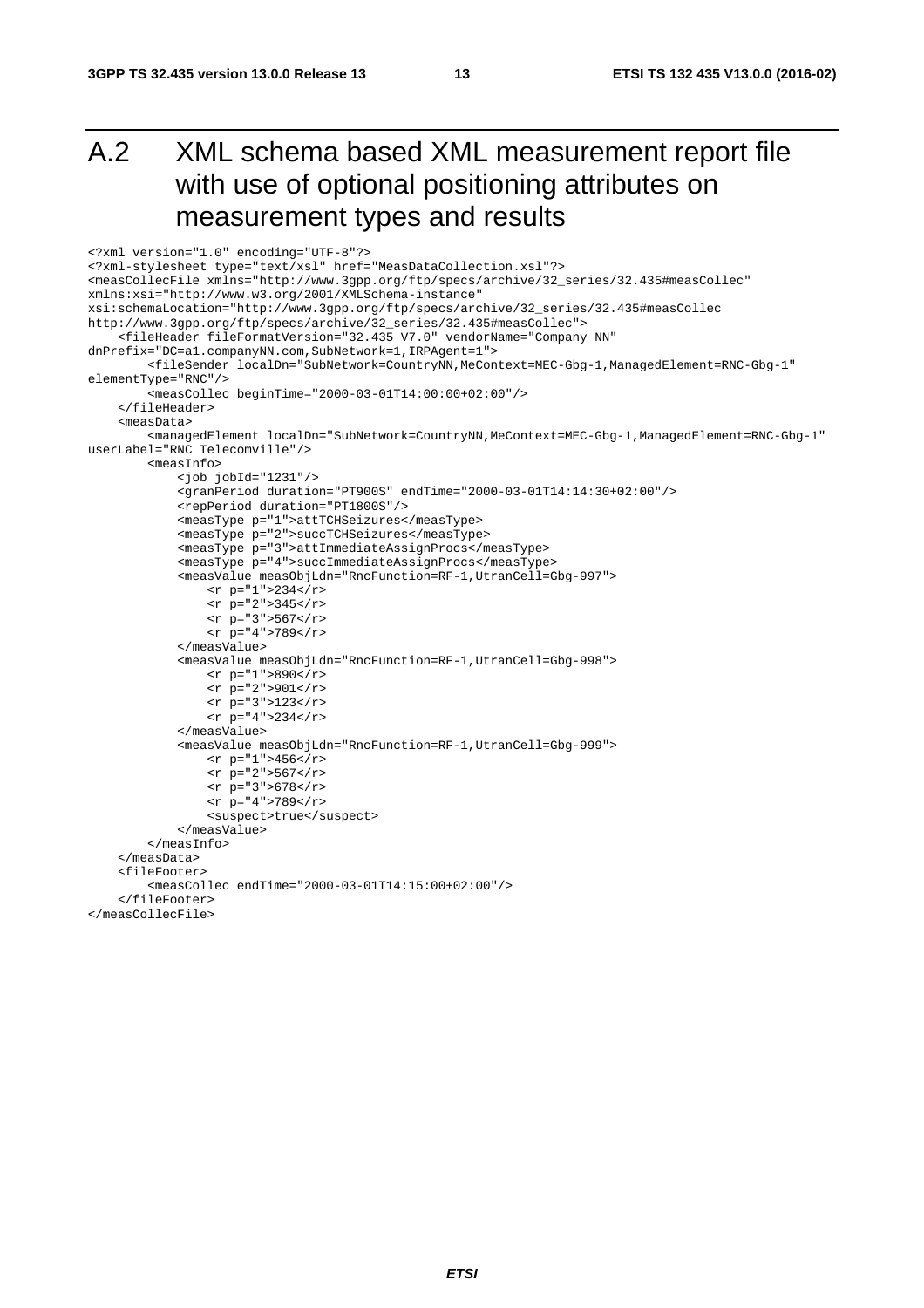### A.3 XML schema based XML measurement report file with use of optional measInfoId attribute

```
<?xml version="1.0" encoding="UTF-8"?>
<?xml-stylesheet type="text/xsl" href="MeasDataCollection.xsl"?> 
<!-- Sample PM File. All values are hypothetical but syntactically correct --> 
<measCollecFile xmlns="http://www.3gpp.org/ftp/specs/archive/32_series/32.435#measCollec" 
xmlns:xsi="http://www.w3.org/2001/XMLSchema-instance" 
xsi:schemaLocation="http://www.3gpp.org/ftp/specs/archive/32_series/32.435#measCollec 
http://www.3gpp.org/ftp/specs/archive/32_series/32.435#measCollec"> 
     <fileHeader fileFormatVersion="32.435 v6.1" vendorName="Company NN" dnPrefix="SubNetwork=1"> 
         <fileSender elementType="Element Manager" localDn="OMC_PS=10"/> 
         <measCollec beginTime="2005-06-09T13:00:00-05:00"/> 
     </fileHeader> 
     <measData> 
         <managedElement localDn="ManagedElement=PS_Core" userLabel="SGSN" swVersion="R30.1.5"/> 
         <measInfo measInfoId="Category A"> 
             <job jobId="01"/> 
              <granPeriod endTime="2005-06-09T13:15:00-06:00" duration="PT900S"/> 
             <repPeriod duration="PT1800S"/> 
             <measTypes>MM.AttGprsAttach MM.SuccGprsAttach MM. AbortedGprsAttach 
MM.AttIntraSgsnRaUpdate</measTypes> 
             <measValue measObjLdn="SgsnFunction=1"> 
                 <measResults>10 20 30 40</measResults> 
             </measValue> 
         </measInfo> 
         <measInfo measInfoId="Category B"> 
             <job jobId="02"/> 
             <granPeriod endTime="2005-06-09T13:15:00-06:00" duration="PT900S"/> 
             <repPeriod duration="PT1800S"/> 
             <measTypes>MM.AttCombiAttach MM.SuccCombiAttach MM. 
MM.AbortedCombiAttachMM.AttCombiDetachMs</measTypes> 
             <measValue measObjLdn="SgsnFunction=2"> 
                 <measResults>10 20 30 40</measResults> 
             </measValue> 
         </measInfo> 
         <measInfo measInfoId="Category C"> 
             <job jobId="03"/> 
             <granPeriod endTime="2005-06-09T13:15:00-06:00" duration="PT1800S"/> 
             <repPeriod duration="PT900S"/> 
             <measTypes>MM.AttPsPagingProcIu MM.SuccPsPagingProcIu</measTypes> 
             <measValue measObjLdn="SgsnFunction=3"> 
                  <measResults>25 25</measResults> 
             </measValue> 
         </measInfo> 
     </measData> 
     <fileFooter> 
         <measCollec endTime="2005-06-09T13:15:00-06:00"/> 
     </fileFooter> 
</measCollecFile>
```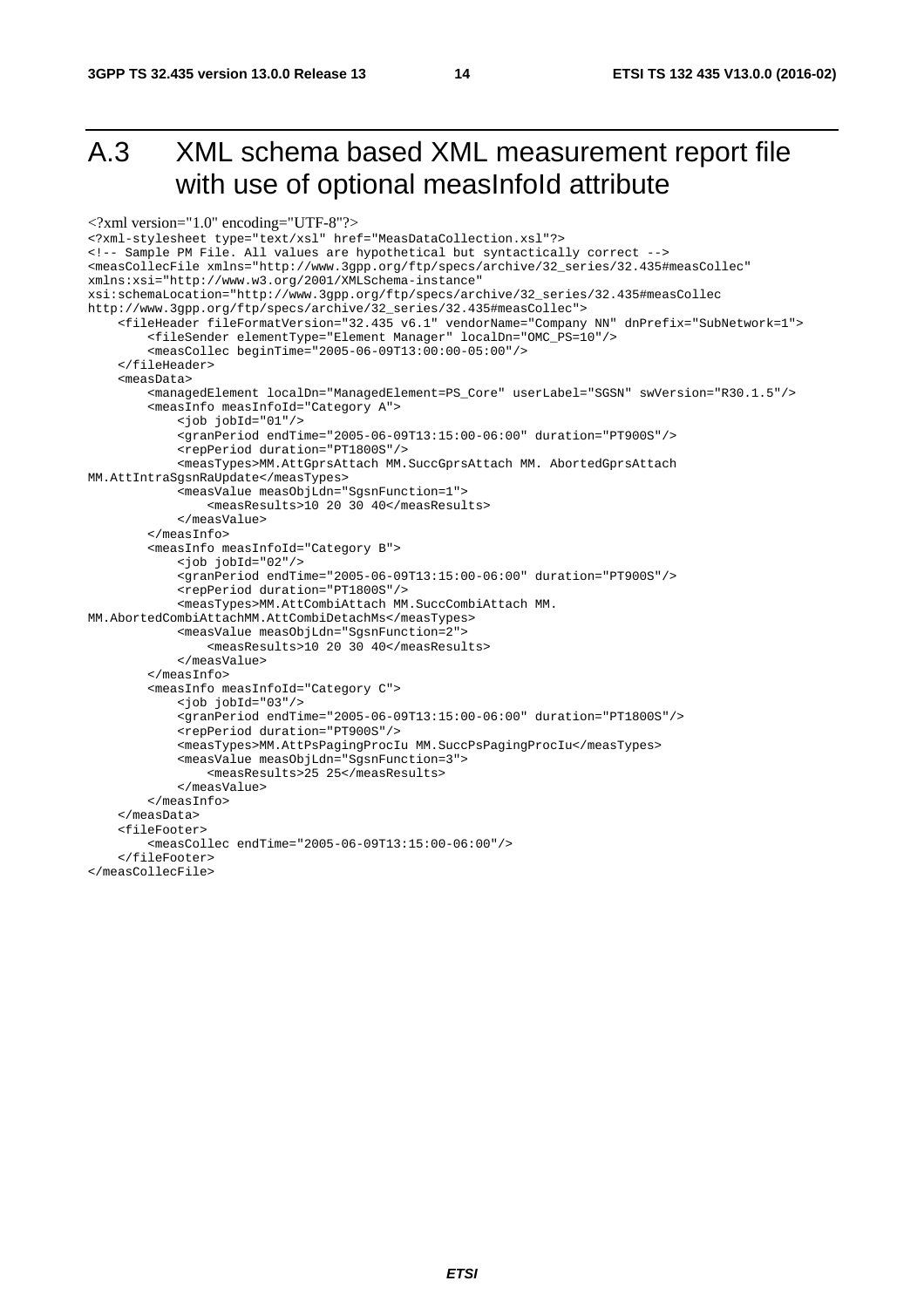Annex B (informative): Void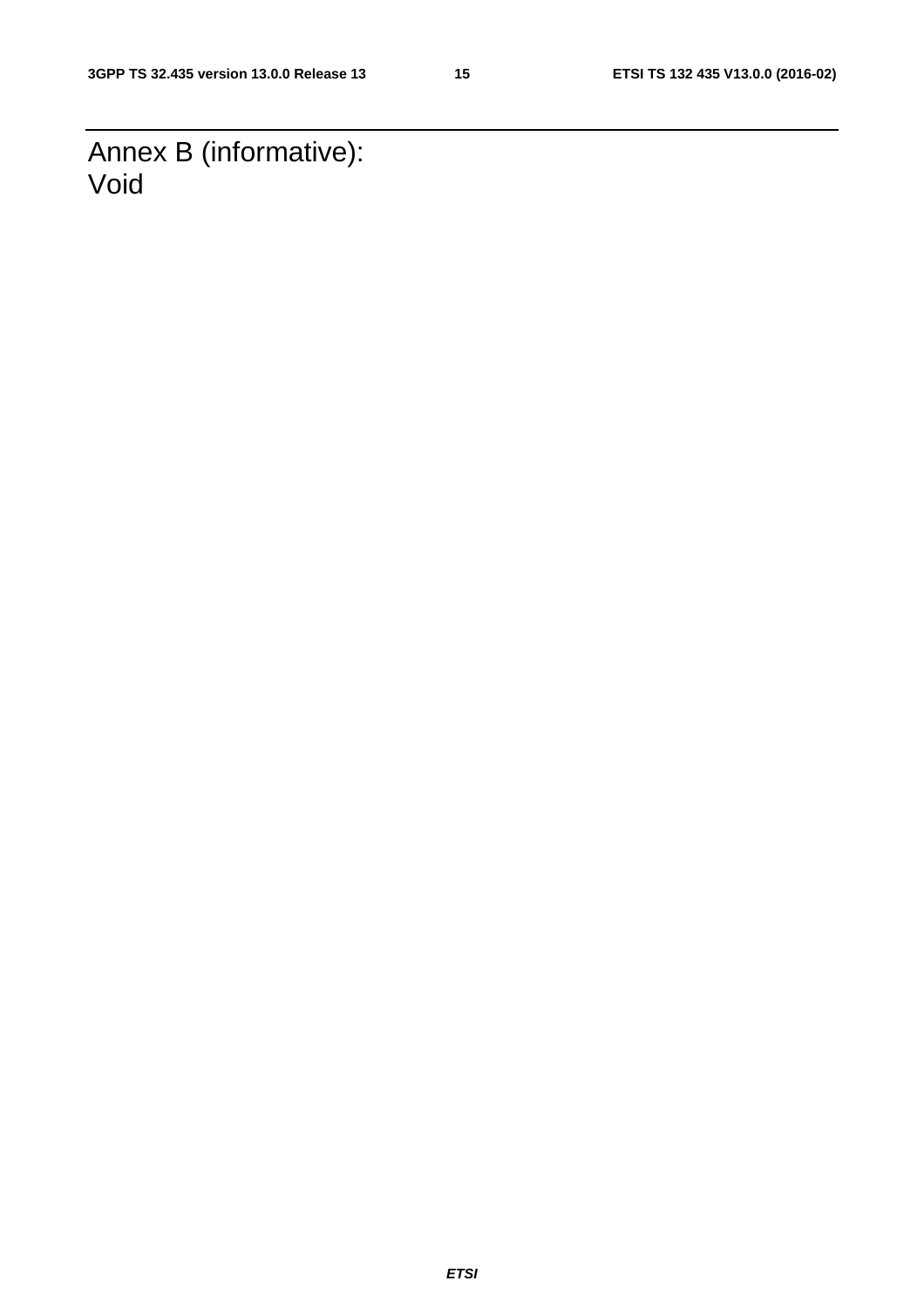### Annex C (informative): Change history

| <b>Change history</b> |                 |               |            |        |                                                                                   |       |       |               |
|-----------------------|-----------------|---------------|------------|--------|-----------------------------------------------------------------------------------|-------|-------|---------------|
| <b>Date</b>           | TSG # TSG       | Doc.          | <b>CR</b>  |        | <b>Rev Subject/Comment</b>                                                        | Cat   | Old   | <b>New</b>    |
| Sep<br>2004           | $S_2$ 25        | SP-<br>040579 | Щ,         | --     | Draft created based on 32.401 V6.1.0 and submitted to SA#25 for<br>Information    |       | 1.0.0 |               |
| Dec<br>2004           | S <sub>26</sub> | SP-<br>040787 | Ξ.         | --     | Submitted to SA#26 for Approval                                                   | --    | 2.0.0 | 6.0.0         |
| Sep<br>2005           | SA_29 SP-       | 050585        | 0001       | $\sim$ | Enhance PM XML file format with measinfo                                          | C     | 6.0.0 | 7.0.0         |
| Dec<br>2005           | SA 30 SP-       | 050707        | $0003$ $-$ |        | Inconsistent support for measurement values of type real between XML<br>and ASN.1 | A     | 7.0.0 | 7.1.0         |
| Jun<br>2006           | $SA$ 32 $SP-$   | 060251        | $0005$ $-$ |        | Correction of fileFormatVersion, namespace and link                               | A     | 7.1.0 | 7.2.0         |
| Dec<br>2008           | SA_42 --        |               | н.         | --     | Upgrade to Release 8                                                              | $- -$ | 7.2.0 | 8.0.0         |
| Dec<br>2009           | $SA_46$ $SP-$   | 090719        | $0006$ --  |        | Discontinue from Rel-9 onwards the XML schema extraction and storage F            |       | 8.0.0 | 9.0.0         |
| Mar<br>2011           |                 |               |            | ä,     | Update to Rel-10 version (MCC)                                                    | --    | 9.0.0 | 10.0.0        |
| Dec<br>2011           | SA_54 SP-       | 110706        | $0007$ --  |        | Correction of stage-2 TS reference                                                | F     |       | 10.0.0 10.1.0 |
| March<br>2012         | SA 55 SP-       | 120043        | $0010$ -   |        | Add missing elements and content in XML measurement report file                   | A     |       | 10.1.0 10.2.0 |
| 2012-09               |                 |               |            |        | Update to Rel-11 version (MCC)                                                    |       |       | 10.2.0 11.0.0 |
| 2014-10               |                 |               |            |        | Update to Rel-12 version (MCC)                                                    |       |       | 11.0.0 12.0.0 |
| 2016-01               |                 |               |            |        | Update to Rel-13 version (MCC)                                                    |       |       | 12.0.0 13.0.0 |